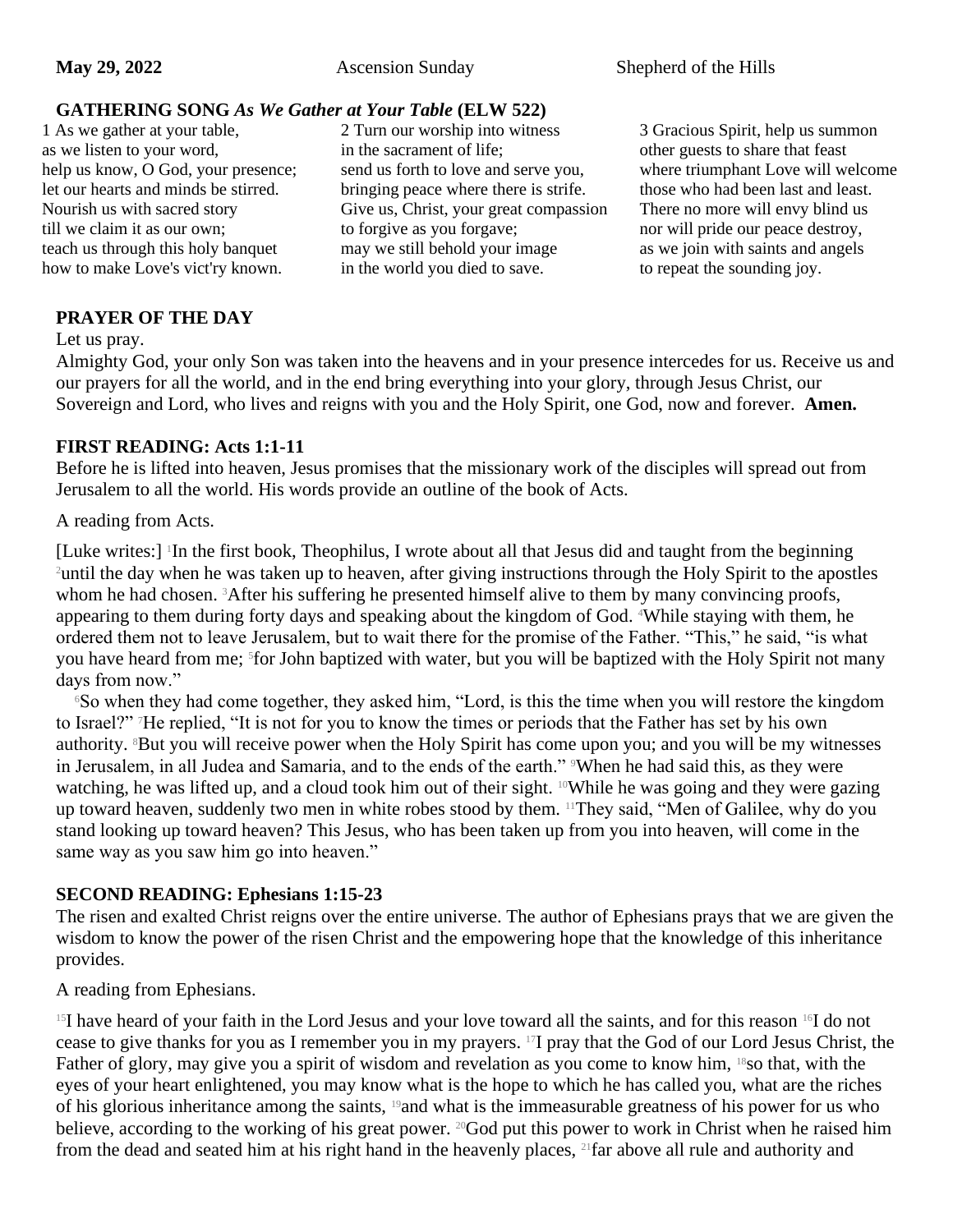power and dominion, and above every name that is named, not only in this age but also in the age to come. <sup>22</sup>And he has put all things under his feet and has made him the head over all things for the church, <sup>23</sup>which is his body, the fullness of him who fills all in all.

### **GOSPEL: Luke 24:44-53**

<sup>44</sup>[Jesus said to the eleven and those with them,] "These are my words that I spoke to you while I was still with you—that everything written about me in the law of Moses, the prophets, and the psalms must be fulfilled."<sup>45</sup>Then he opened their minds to understand the scriptures, <sup>46</sup>and he said to them, "Thus it is written, that the Messiah is to suffer and to rise from the dead on the third day, <sup>47</sup> and that repentance and forgiveness of sins is to be proclaimed in his name to all nations, beginning from Jerusalem. 48You are witnesses of these things. 49And see, I am sending upon you what my Father promised; so stay here in the city until you have been clothed with power from on high."

<sup>50</sup>Then he led them out as far as Bethany, and, lifting up his hands, he blessed them. <sup>51</sup>While he was blessing them, he withdrew from them and was carried up into heaven. 52And they worshiped him, and returned to Jerusalem with great joy; <sup>53</sup> and they were continually in the temple blessing God.

# **MESSAGE –** Pastor Kristen Koch

It has been a difficult two weeks in our country, as we have experienced and reacted to the mass shootings in Buffalo, New York and now Uvalde, Texas. It is heartbreaking, infuriating, terrifying, and devastating, to name only a few of the emotions that I've gone through since May 14. And I don't know about you, but it has been hard for me to maintain hope in the midst of it all.

That's why it was so fortunate that I had already signed up to attend a special lecture on hope this past week. Because I needed a reminder. Maybe you could use a reminder as well? I'll tell you about what I heard.

Rev. Kristin Johnston Largen, President of Wartburg Theological Seminary invited us to consider how hope is our lens as Christians, which shapes how we live in the present and how we look to the future. Christian Hope, President Largen said, is grounded in God's vision for creation and humanity found in Hebrew Scriptures, is made visible through Christ's words and actions: especially his death and resurrection, and is lived out in our response to that vision of God's kin-dom.

I was so grateful for that class. So thankful to have someone guide me, again, through the promises of God. And I was struck by how much easier it was for me to find hope because I was in the midst of community. Hope was a group effort that day.

I think Jesus totally gets that. I think that's why he called the disciples together to travel and learn as a group. And I think that's why he came to their Easter evening gathering to prepare them for what's next; that he will be leaving them. He came where they've gathered and taught them; he "opened their minds to understand the scripture".

And after that he sent them. He called them all to be witnesses to all they had seen and heard and learned from Jesus - together. And that's the same way that the Spirit formed the church, as we will see next Sunday. The church was called as a community of all kinds of different people. And the Spirit inspired them to give witness to God's powerful deeds.

The disciples were witnesses. And we as the church are witnesses. And as the book of Acts makes very clear, being a witness to God's activity is NOT a spectator sport. It involves words and actions. It is "the kind of witness that enters the pain of the hurting world." – Eric Barretto It is the kind of witness that lifts up hope; practices hope; proclaims hope.

We, the church, are called to give witness to God's reign "where death and violence and grief are no more. A kin-dom where weapons of war give way to the generosity of God's grace" E. Barreto That is God's intention for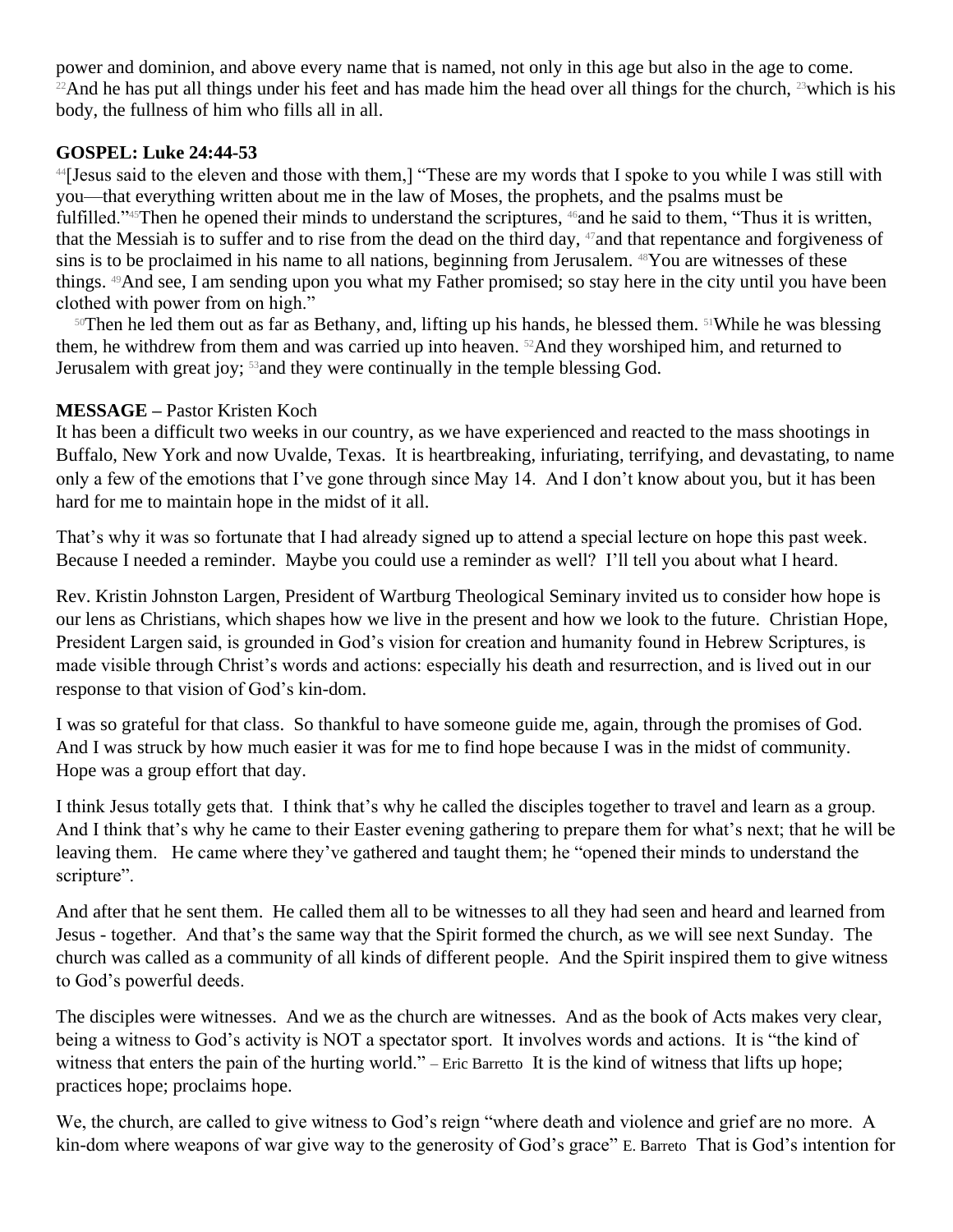creation and humanity – a world of life and hope. And we are to give witness to that hope in the midst of death; in the midst of grief; in the midst of violence. Unfortunately we have given such witness so many times over the last several years that the newest hymnal has an entire section of prayers specifically for responding to gun violence.

We are called to give witness to hope. But how? Our prayers are just the beginning. There are many ways to witness to hope. Some of us are drawn to advocacy work – advocating for policies that promote justice, life, and mercy. Others may be better suited to one on one conversations with people that encourage compassion and understanding. And still others have the gift for reaching out within the community to offer support and care. We each have our ways to witness. And when we give witness together, with all our gifts, we can make quite an impact.

But let's not forget that the church doesn't do this alone either. Jesus promises the "power from on high"- the power of the Holy Spirit, to inspire us in our witness. "Jesus' ascension is far from Jesus leaving us, rather it is Jesus empowering us with the Spirit so that we may do God's work with our own hands. Because of the Spirit we can find Jesus' presence and power in one another." (elca facebook) And so we are empowered by the Spirit to give witness to hope in the world.

And so we pray: God of true might and redemptive mercy, receive our prayers, and grant us to become your instruments of peace, and your witnesses to hope through Jesus Christ, our Savior and Lord. Amen.

# **HYMN OF THE DAY** *A Hymn of Glory Let Us Sing!* **(ELW 393) vv 1,2,5**

1 A hymn of glory let us sing! New hymns throughout the world shall ring: Alleluia! Alleluia! Christ, by a road before untrod, ascends unto the throne of God. Alleluia! Alleluia! Alleluia, alleluia, alleluia!

2 The holy apostolic band upon the Mount of Olives stand, Alleluia! Alleluia! and with his faithful foll'wers see their Lord ascend in majesty. Alleluia! Alleluia! Alleluia, alleluia, alleluia!

5 O risen Christ, ascended Lord, all praise to you let earth accord: Alleluia! Alleluia! You are, while endless ages run, with Father and with Spirit one. Alleluia! Alleluia! Alleluia, alleluia, alleluia!

### **PRAYERS OF INTERCESSION**

Set free from captivity to sin and death, we pray to the God of resurrection for the church, people in need, and all of creation.

Holy One, ruler of heaven and earth, wash us in your Holy Spirit and make us witnesses to your resurrected life in this community. Among those witnesses we lift of these congregations of the Central States Synod:

**Our Savior** in Salem, MO, **Faith** in Oberlin, KS, **Living Lord** in Lake St. Louis, MO, and **St. John** in Bird City, KS.

Let the fellowship of this congregation be a sign to others of the presence of Christ. God, in your mercy, **hear our prayer.**

Through thundering, mighty waters reveal your creative power at work in creation. Cleanse the air, land, and waters with the movement of your Spirit and the participation of your people. God, in your mercy, **hear our prayer.**

In faithful and diverse worship, turn all people toward you and your loving will for humankind. Bridge differences among traditions and across faiths. Unite us in mission for the sake of a world in need. God, in your mercy,

**hear our prayer.**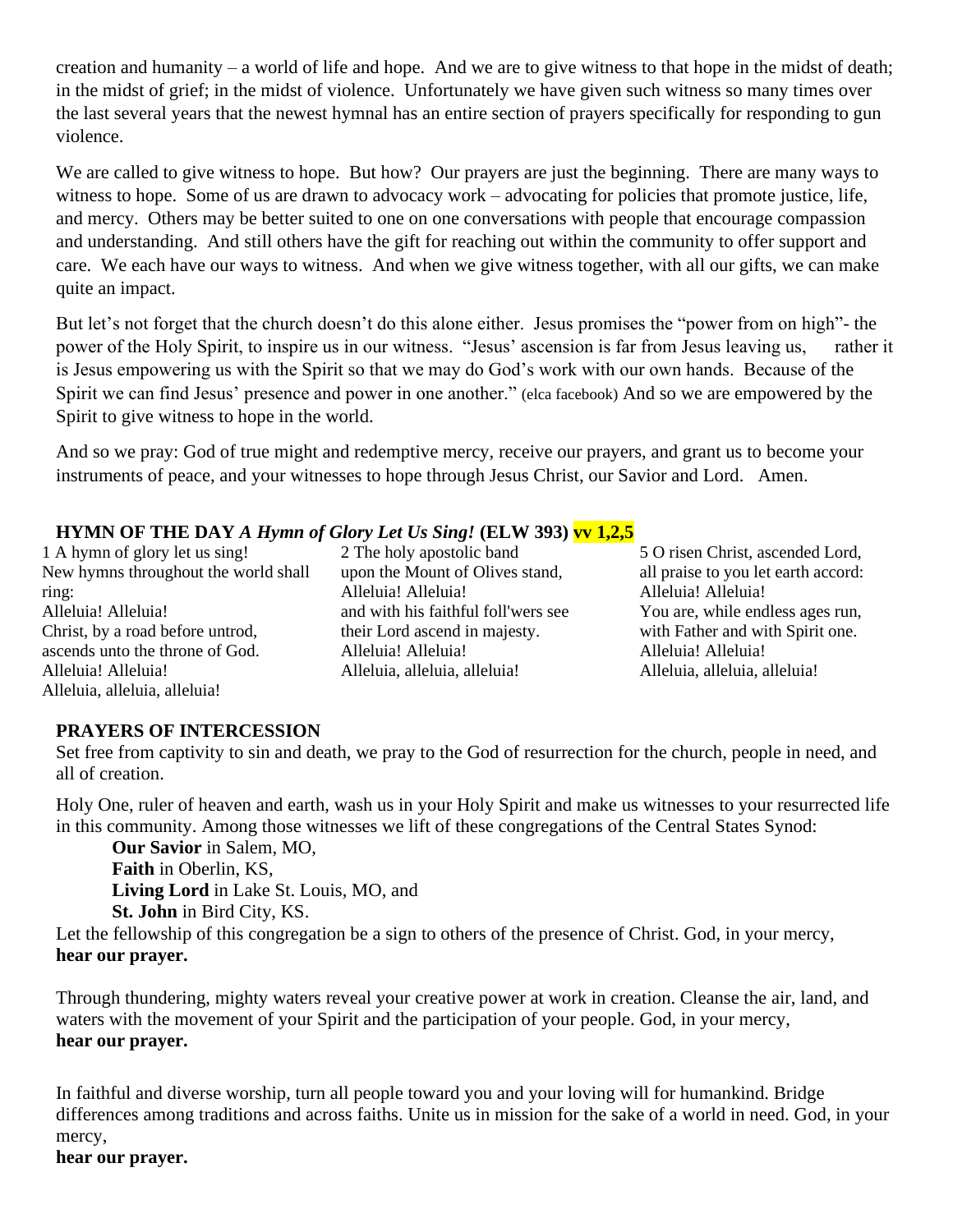In the suffering and death of Jesus, draw near to those who suffer and for whom death approaches. Hold them in the palm of your loving hand and give them rest. God, in your mercy, **hear our prayer.**

Inspire us through the music, dance, and other arts ministries of this congregation. With clapping, shouting, singing, playing, and moving, let our bodies bear witness to the joy you alone can give. God, in your mercy, **hear our prayer.**

Rouse us to remember the faithful witness of the saints who have gone before us. By their lives and the life and death of Jesus, enlighten our hearts, give us hope, and lead us in wisdom. God, in your mercy, **hear our prayer.**

Almighty God, you are our strength and our shield. We give you thanks for the men and women of our armed forces, past and present, and especially for those who have died while serving. May their sacrifices serve the cause of peace, and may our nation be ever grateful for their service. With your wisdom and strength guide our military's leaders, and give to all people a desire for justice and peace. God, in your mercy, **hear our prayer.**

God of resurrection, we remember before you those who have died by gun violence, especially those who died in Buffalo and Uvalde. We commend them to your eternal love. Grant healing and wholeness to the survivors who are wounded or traumatized, and restore all whose spirits are maimed by such violence. May we serve as your arms of care to those in distress. God, in your mercy,

# **hear our prayer.**

In your mercy, O God, respond to these prayers, and renew us by your life-giving Spirit; through Jesus Christ, our Savior. **Amen.**

#### **LORD'S PRAYER**

Gathered into one by the Holy Spirit, let us pray as Jesus taught us.

**Our Father, who art in heaven, hallowed be thy name, thy kingdom come, thy will be done, on earth as it is in heaven. Give us this day our daily bread; and forgive us our trespasses, as we forgive those who trespass against us; and lead us not into temptation, but deliver us from evil. For thine is the kingdom, and the power, and the glory, forever and ever. Amen.**

#### **BLESSING**

God, the Author of life, Christ, the living Cornerstone, and the life-giving Spirit of adoption,  $+$  bless you now and forever. **Amen.**